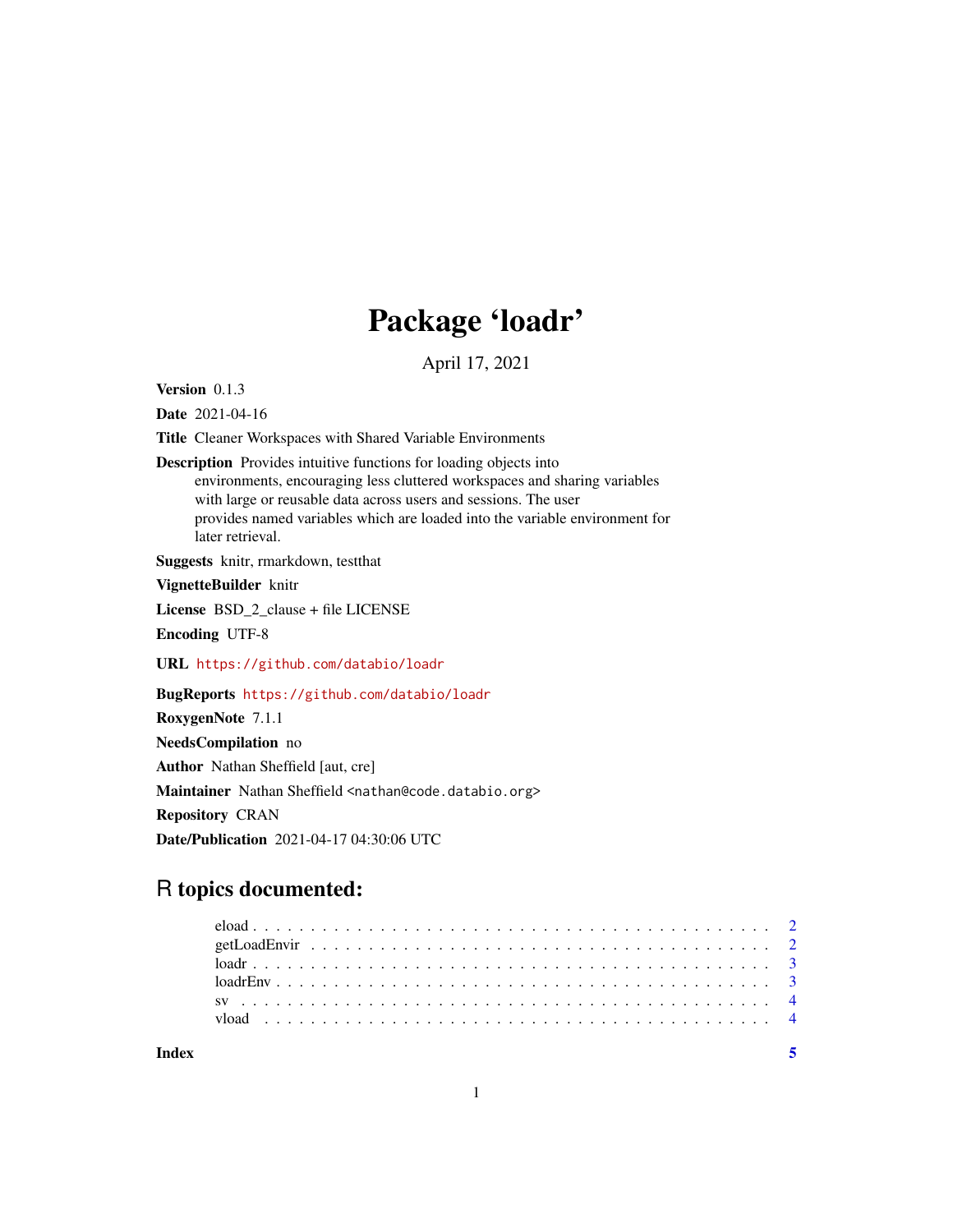#### <span id="page-1-0"></span>Description

eload takes a collection of named objects and creates or updates an environment. By default, an existing variable in the target environment will be replaced by a new value, but this can be avoided by setting preserve=TRUE. If you want to load directly into the current env, look at list2env with environment()

#### Usage

```
eload(
  loadDat,
  loadEnvir = loadrEnv(),
  preserve = FALSE,
  parentEnvir = globalenv()
\mathcal{L}
```
#### Arguments

| loadDat     | A list or environment with named variables to load.                            |
|-------------|--------------------------------------------------------------------------------|
| loadEnvir   | Name (character string) for the environment to create or update.               |
| preserve    | Whether to retain the value for an already-bound name.                         |
| parentEnvir | Parent environment of the shared variable environment; defaults to globaleny() |

#### Examples

eload(list(x=15)) SV\$x

| getLoadEnvir | A function used by eload() to create the global shared variable envi- |
|--------------|-----------------------------------------------------------------------|
|              | ronment if it doesn't exist, or return it if it does.                 |

#### Description

A function used by eload() to create the global shared variable environment if it doesn't exist, or return it if it does.

#### Usage

```
getLoadEnvir(loadEnvir = loadrEnv())
```
#### Arguments

loadEnvir Name of the environment to get. Internal function.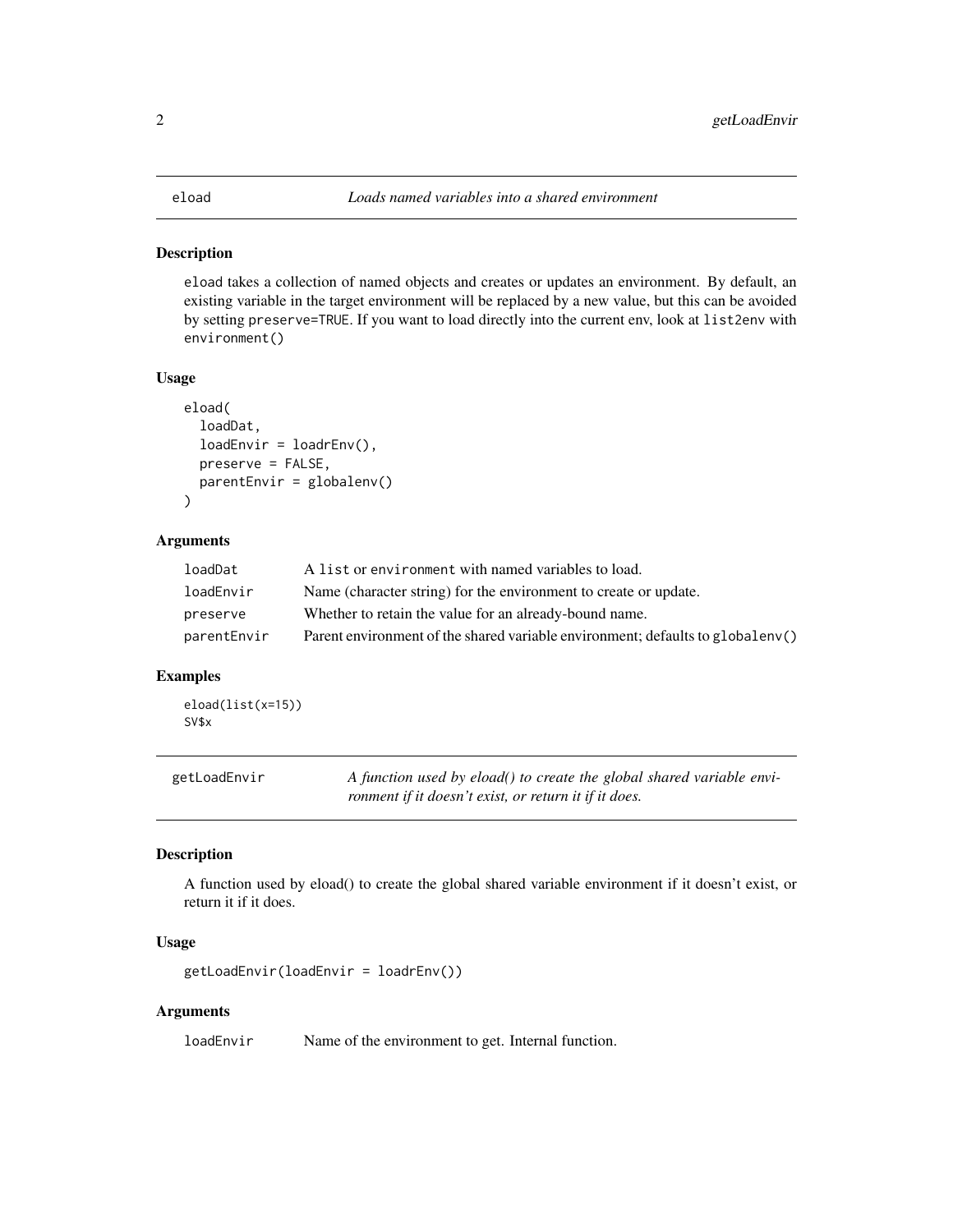<span id="page-2-1"></span><span id="page-2-0"></span>

#### Description

Functions for loading data into a shared variable environment

#### Author(s)

Nathan Sheffield

#### References

<https://github.com/databio/loadr>

loadrEnv *Sets or gets a global variable specifying the default environment name for* [loadr](#page-2-1)*.*

#### Description

Sets or gets a global variable specifying the default environment name for [loadr](#page-2-1).

#### Usage

```
loadrEnv(envName = NULL)
```
#### Arguments

envName Name of environment where shared variables should be stored. Leave NULL to retrieve current environment name.

#### Examples

loadrEnv("SV")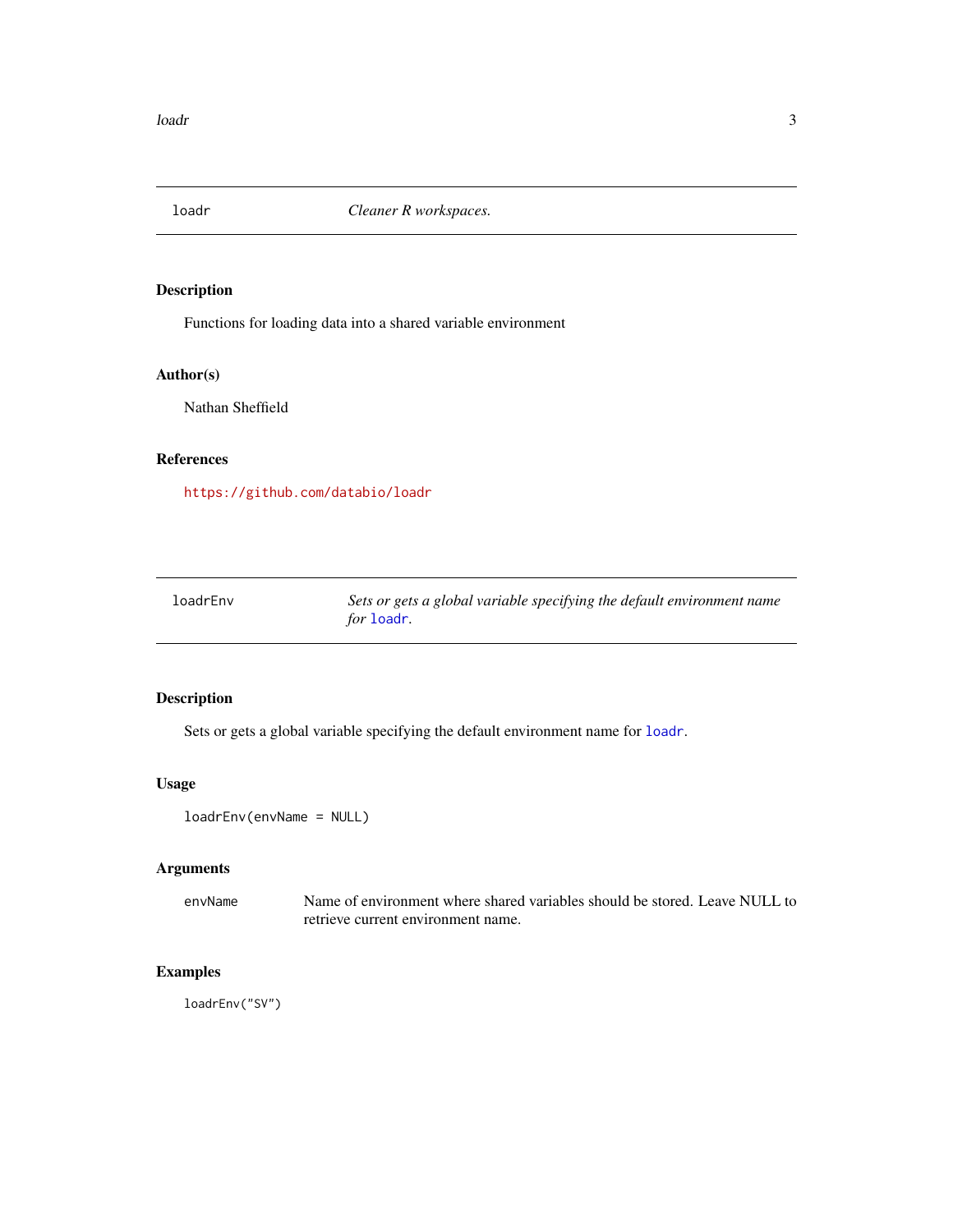<span id="page-3-0"></span>sv *Show shared variables Gives a list of shared variable contents.*

#### Description

Show shared variables Gives a list of shared variable contents.

#### Usage

 $sv(\text{envir} = "SV")$ 

#### Arguments

envir Character vector name of the environment to display.

#### Examples

sv()

vload *Loads R objects into the shared variable environment.*

#### Description

This function loads one or more R objects into the shared variable environment. By default it will assign variable names as they are named when passed to the function, but it can also assign variables to alternative names using the varNames argument.

#### Usage

vload(..., varNames = NULL)

#### Arguments

| $\cdot$  | Any number of variables to assign to the shared variable environment                                                                                              |
|----------|-------------------------------------------------------------------------------------------------------------------------------------------------------------------|
| varNames | (Optional) character vector of variable names to use for the given variables. If<br>provided, the length of varNames must match the number of variables passed to |
|          |                                                                                                                                                                   |

#### Examples

```
x=5; y=7; z=15
vload(x, y, z)
vload(c(1,2,3), varNames="varname")
vload(x, y, varNames=c("xvar", "yvar"))
```